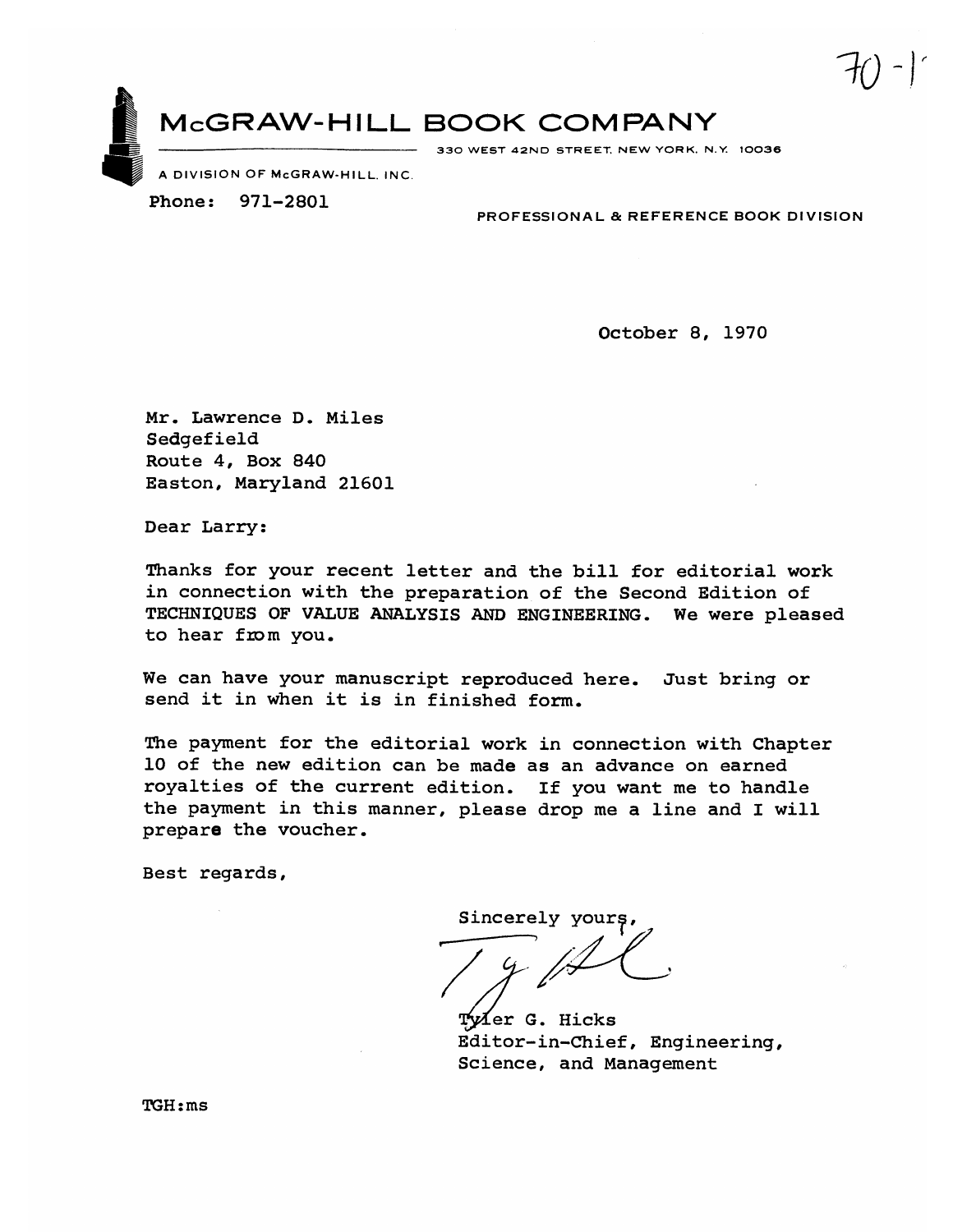

Dear Ty:

In a few weeks we will have one copy of the manuscript of the revised edition of Techniques of Value Analysis and Engineering ready.

We will bring it to NYC.

Can you advise us where, preferably in your Co. we can take **it** to **have it Zeroxcd,** There **vi11** be **several hundred** pages, and we would expect that it would cost about  $\mathfrak{Z}_{\mathcal{C}}$  per page to get the **duplicates.** 

Warmest Personal Regards.

Larry PIiles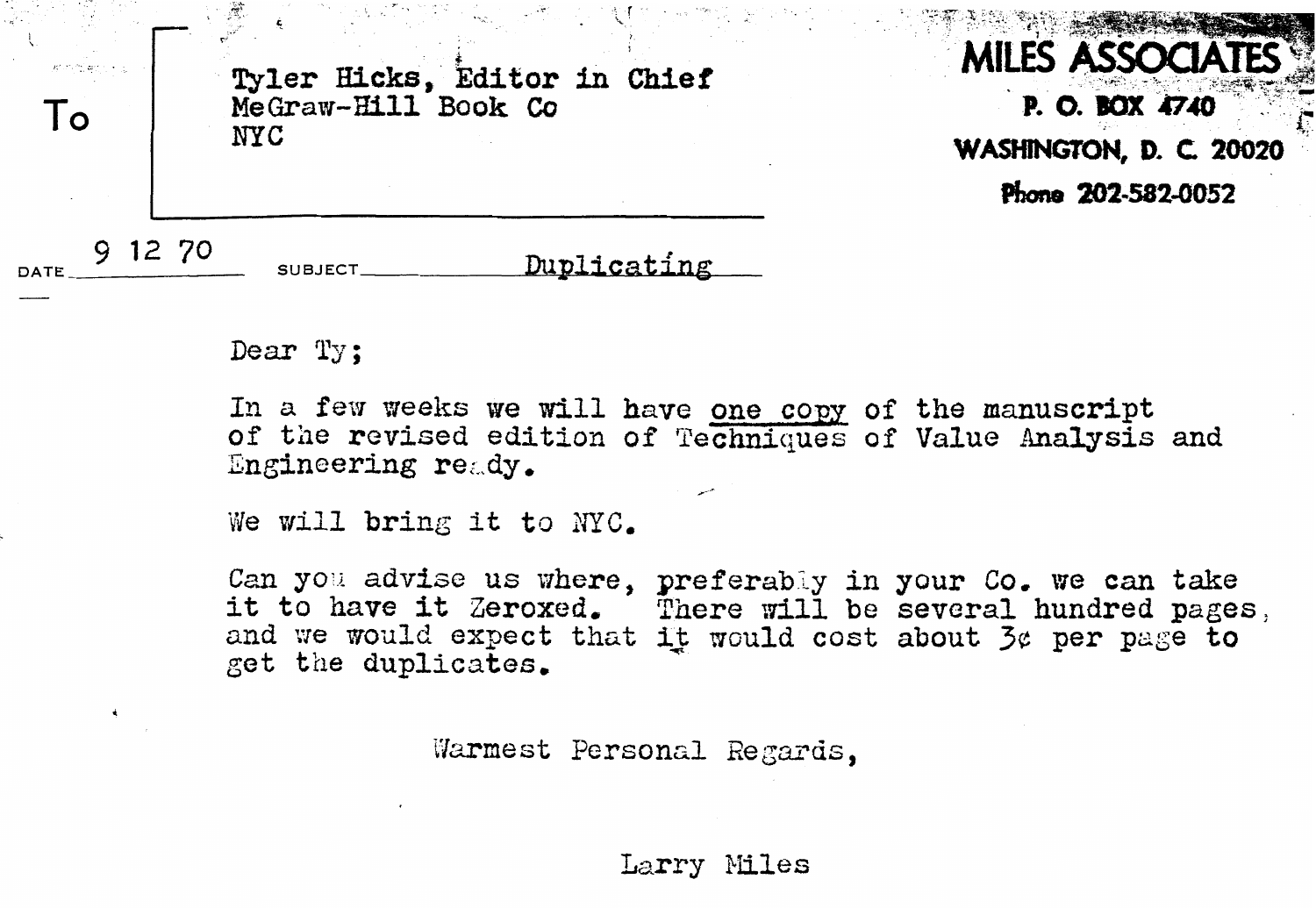McGraw-Hill Book Co **NYC** To Attn Tyler Hicks, Editor in Chief

 $\mathcal{E}^{\mathbf{v}}_{\mathbf{z}}$ **MILES ASSOCIATES** P. O. BOX 4740 WASHINGTON, D. C. 20020 Phone 202-582-0052

DATE 9 12 70 SUBJECT\_ Advance payment for editarial work

Gentlement

Please send payment as follows:

To R. C. Miles 4082 West Benden Dr. Murrysville.Pa. 15668

Editorial wook in search and preparation of Relative Cost information, steel, copper and aluminium, for Chap 10, revised edition of Techniques of Value Analysis and Engineering.

\$200.00

Thank you.

L.D.Miles author evised edition.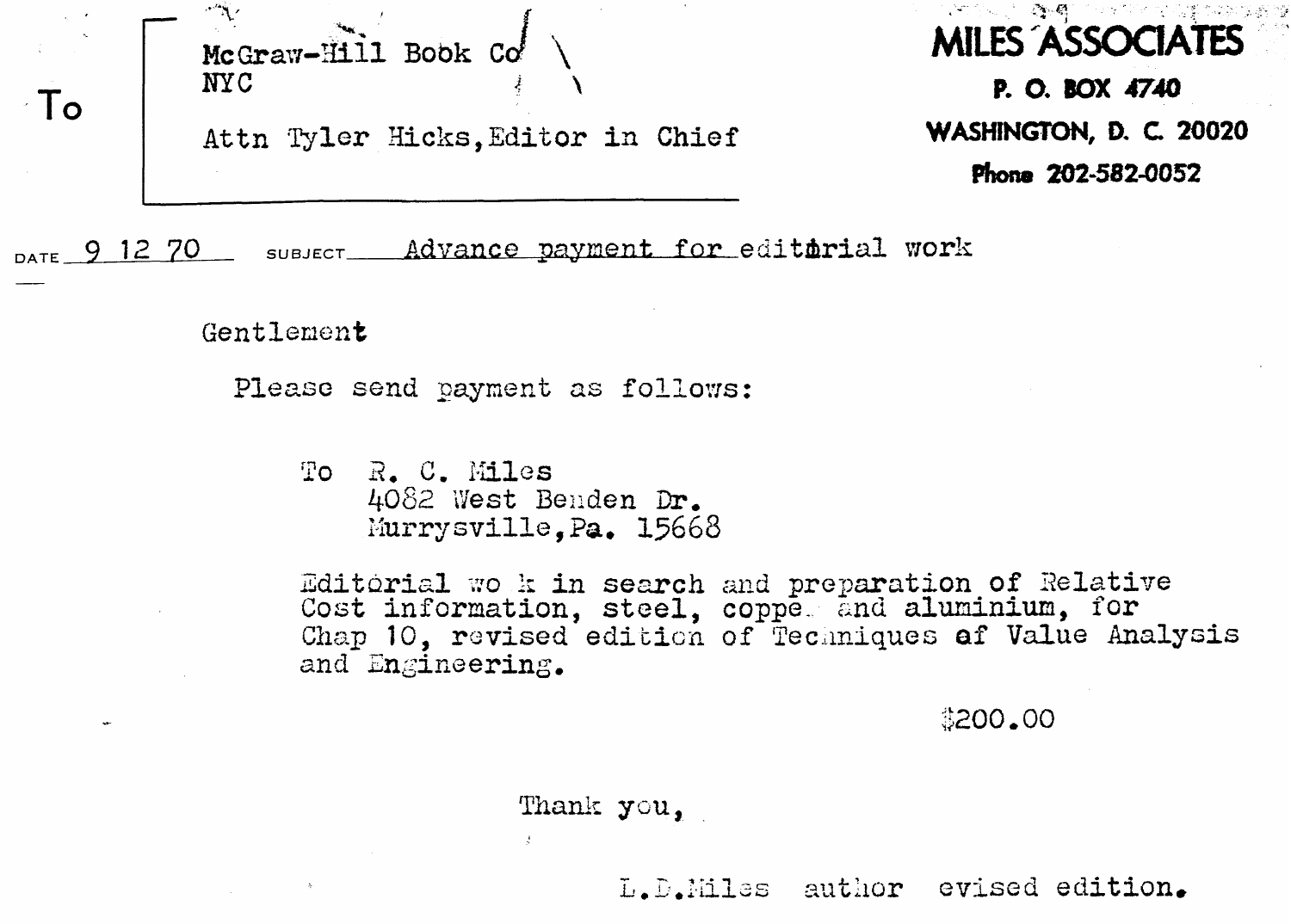

**Attatched is** page # 65 **of** Techniques of Value Analysis and **Engineering.** 

Note at the bottom, **the** foot note, **which is applicable**  to the chapter on Creativity.

Would you please have some one provide from McGraw-Hill's infinite supply of information on books. two or three good **references, preferably with more current date lines.** It Mr Vin Fange has revised his book, I would again like to include **it.** 

Thank you much,

Larry Miles